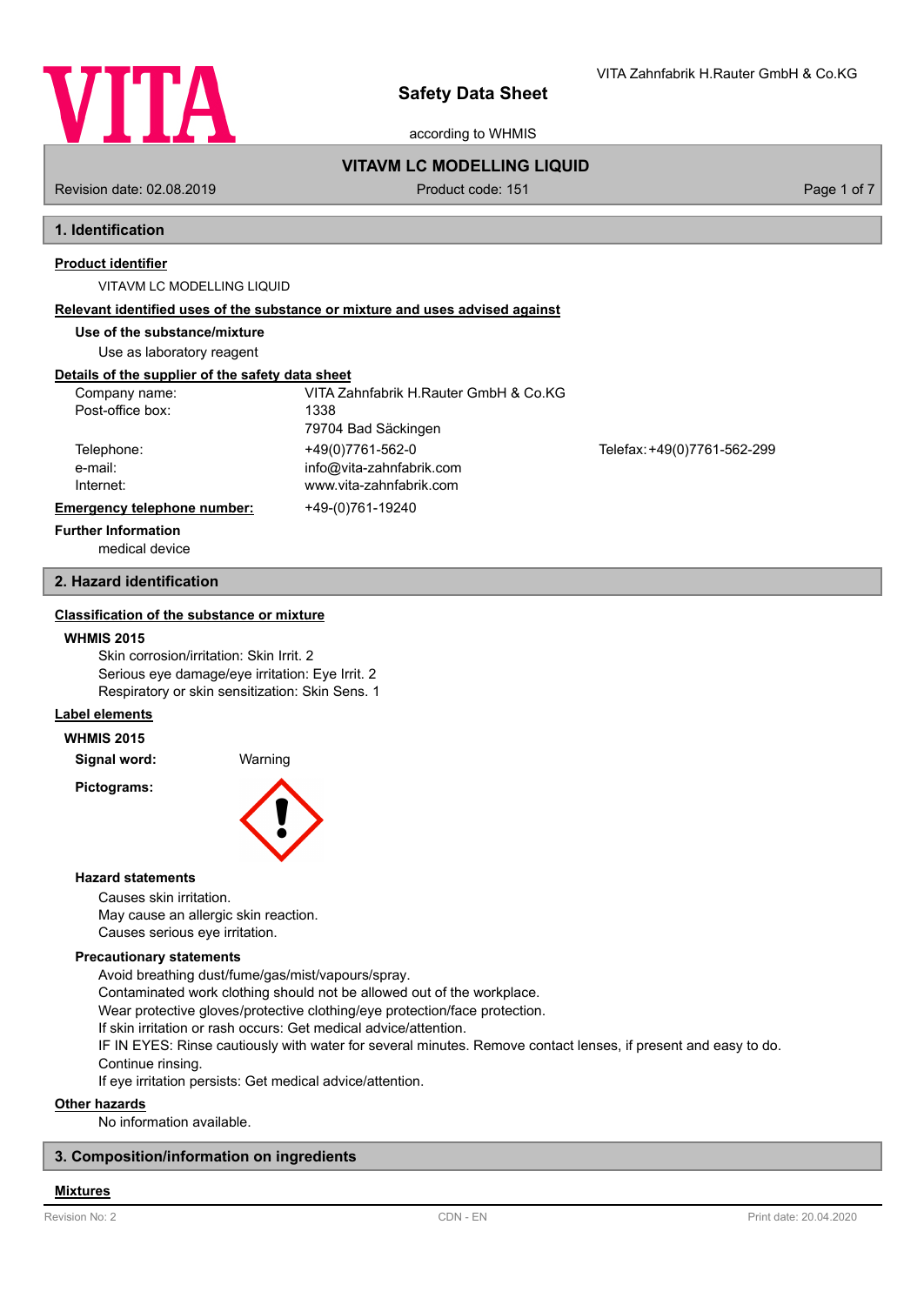

according to WHMIS

## **VITAVM LC MODELLING LIQUID**

Revision date: 02.08.2019 **Product code: 151** Product code: 151 **Page 2 of 7** Page 2 of 7

#### **Hazardous components**

| CAS No     | <b>I</b> Chemical name                    | Quantity          |
|------------|-------------------------------------------|-------------------|
| $109-16-0$ | 12.2'-ethylenedioxydiethyl dimethacrylate | $60 - 80\%$ (*)   |
| 90551-76-1 | <b>I</b> Methacrylic ester                | 10 - < 30% (*)    |
| 2867-47-2  | 2-dimethylaminoethyl methacrylate         | $0.1 - 5.1\%$ (*) |

(\*) The actual concentration is withheld as a trade secret.

#### **4. First-aid measures**

### **Description of first aid measures**

#### **After inhalation**

Provide fresh air. When in doubt or if symptoms are observed, get medical advice.

## **After contact with skin**

After contact with skin, wash immediately with plenty of water and soap. Take off immediately all contaminated clothing and wash it before reuse. Medical treatment necessary.

### **After contact with eyes**

After contact with the eyes, rinse with water with the eyelids open for a sufficient length of time, then consult an ophthalmologist immediately.

#### **After ingestion**

Rinse mouth immediately and drink plenty of water.

#### **Most important symptoms and effects, whether acute or delayed**

No information available.

## **Indication of immediate medical attention and special treatment needed**

Treat symptomatically.

### **5. Fire-fighting measures**

### **Extinguishing media**

## **Suitable extinguishing media**

Co-ordinate fire-fighting measures to the fire surroundings.

### **Specific hazards arising from the hazardous product**

Non-flammable.

#### **Special protective equipment and precautions for fire-fighters**

Wear a self-contained breathing apparatus and chemical protective clothing. Full protection suit.

## **Additional information**

Suppress gases/vapours/mists with water spray jet. Collect contaminated fire extinguishing water separately. Do not allow entering drains or surface water.

## **6. Accidental release measures**

#### **Personal precautions, protective equipment and emergency procedures**

Provide adequate ventilation. Do not breathe gas/fumes/vapour/spray. Avoid contact with skin, eyes and clothes. Use personal protection equipment.

#### **Environmental precautions**

Do not allow to enter into surface water or drains.

#### **Methods and material for containment and cleaning up**

Absorb with liquid-binding material (e.g. sand, diatomaceous earth, acid- or universal binding agents). Treat the recovered material as prescribed in the section on waste disposal.

#### **Reference to other sections**

Safe handling: see section 7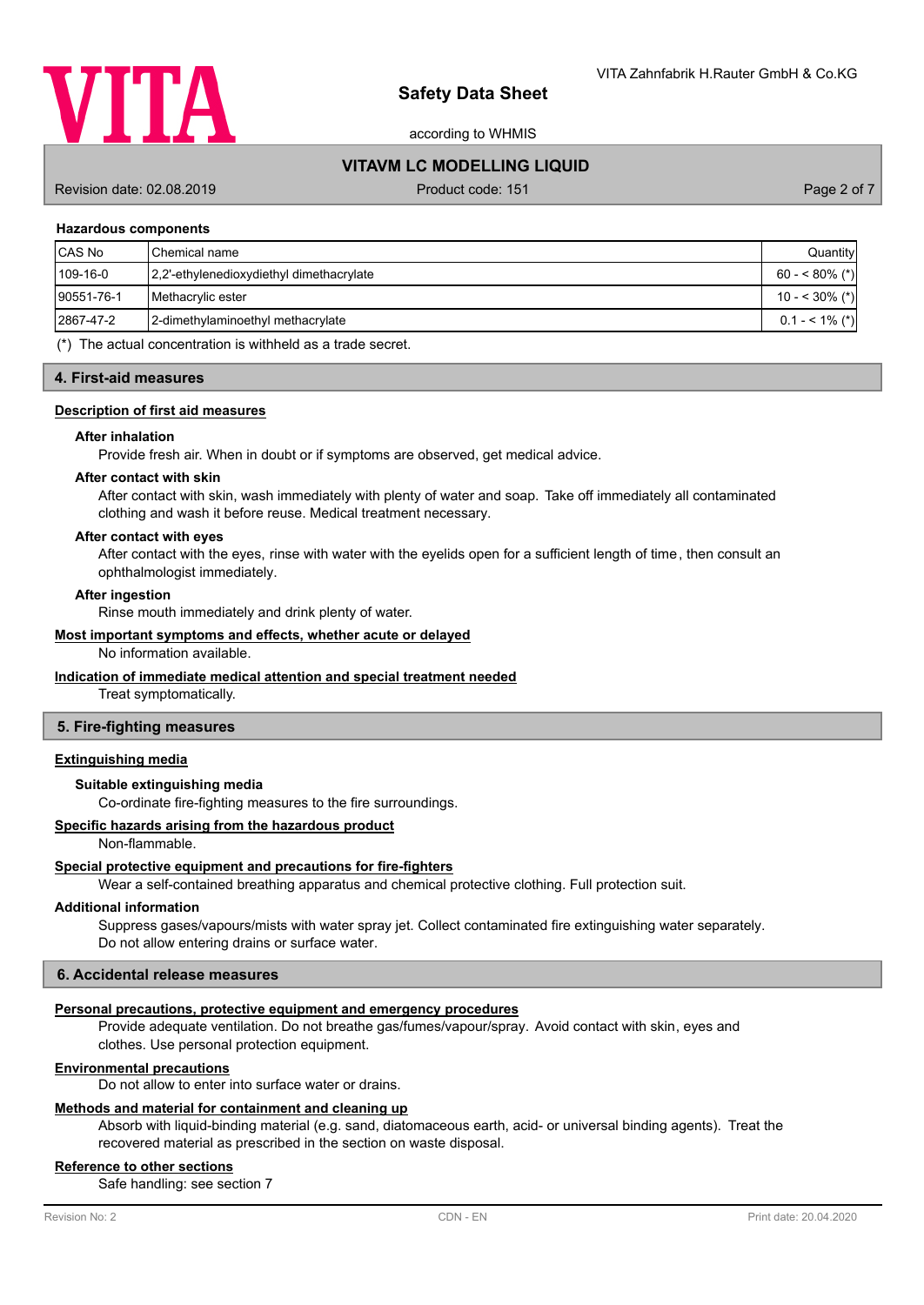

according to WHMIS

## **VITAVM LC MODELLING LIQUID**

Revision date: 02.08.2019 **Product code: 151** Product code: 151 **Page 3 of 7** Page 3 of 7

Personal protection equipment: see section 8 Disposal: see section 13

## **7. Handling and storage**

### **Precautions for safe handling**

#### **Advice on safe handling**

No special measures are necessary.

## **Advice on protection against fire and explosion**

No special fire protection measures are necessary.

#### **Conditions for safe storage, including any incompatibilities**

### **Requirements for storage rooms and vessels**

Keep container tightly closed.

#### **Hints on joint storage**

No special measures are necessary.

## **8. Exposure controls/Personal protection**

#### **Control parameters**

#### **Exposure controls**





#### **Protective and hygiene measures**

Remove contaminated, saturated clothing immediately. Draw up and observe skin protection programme. Wash hands and face before breaks and after work and take a shower if necessary . When using do not eat, drink, smoke, sniff.

#### **Eye/face protection**

Wear eye/face protection.

#### **Hand protection**

When handling with chemical substances, protective gloves must be worn with the CE-label including the four control digits. The quality of the protective gloves resistant to chemicals must be chosen as a function of the specific working place concentration and quantity of hazardous substances. For special purposes, it is recommended to check the resistance to chemicals of the protective gloves mentioned above together with the supplier of these gloves. NBR (Nitrile rubber) Recommended glove articles KCL Camtril Velour Breakthrough time (maximum wearing time) 30 min

#### **Skin protection**

Use of protective clothing.

## **Respiratory protection**

Provide adequate ventilation as well as local exhaustion at critical locations. Technical ventilation of workplace

## **9. Physical and chemical properties**

#### **Information on basic physical and chemical properties**

| Physical state: | Liquid         |
|-----------------|----------------|
| Colour:         | colourless     |
| Odour:          | characteristic |
| pH-Value:       |                |

not determined

#### **Changes in the physical state**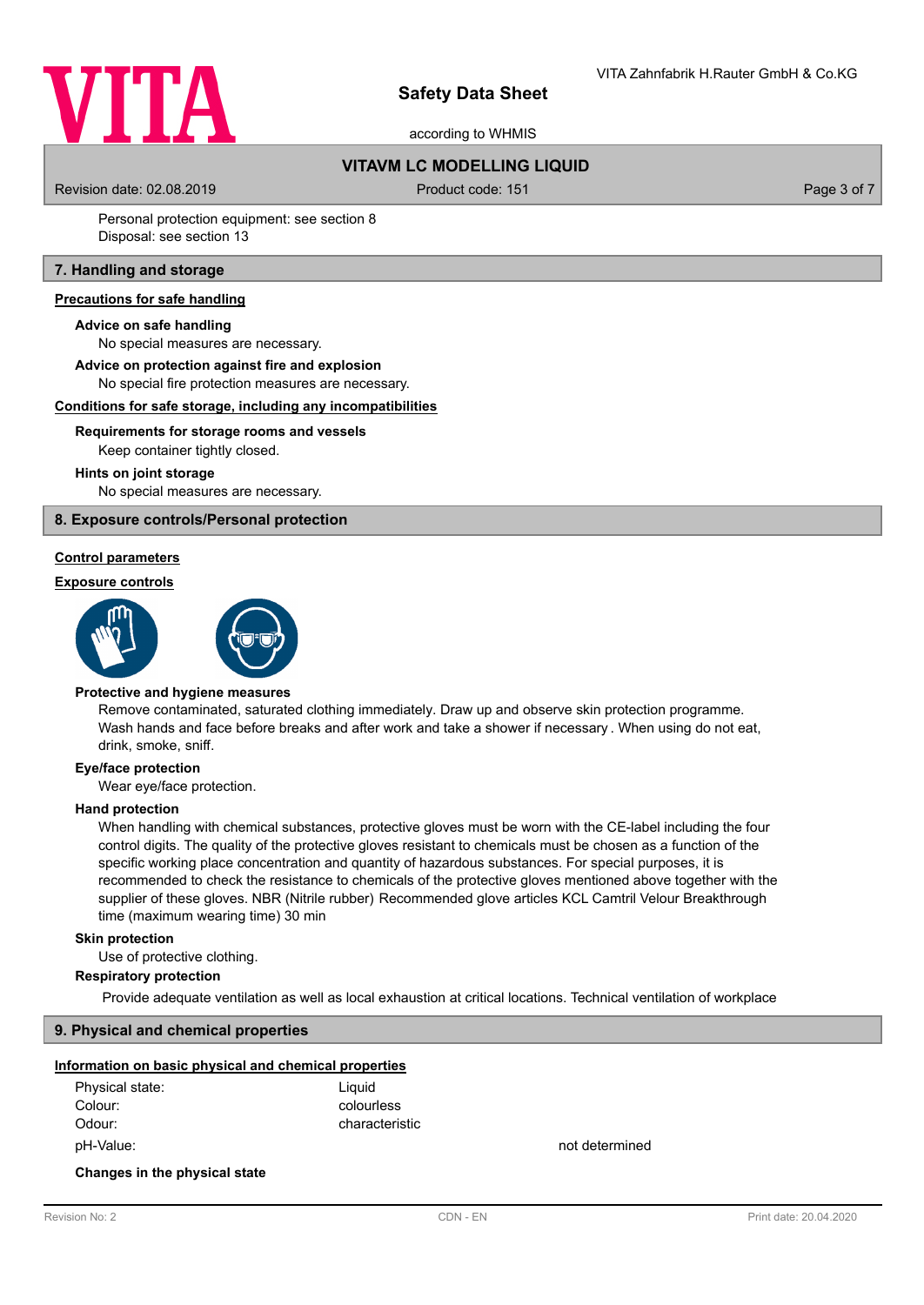

according to WHMIS

| <b>VITAVM LC MODELLING LIQUID</b>                             |                                  |             |  |
|---------------------------------------------------------------|----------------------------------|-------------|--|
| Revision date: 02.08.2019                                     | Product code: 151                | Page 4 of 7 |  |
| Melting point:                                                | not determined                   |             |  |
| Initial boiling point and boiling range:                      | ?                                |             |  |
| Flash point:                                                  | ?                                |             |  |
| <b>Flammability</b>                                           |                                  |             |  |
| Solid:                                                        | not applicable                   |             |  |
| Gas:                                                          | not applicable                   |             |  |
| <b>Explosive properties</b><br>The product is not: Explosive. |                                  |             |  |
| Lower explosive limits:                                       | not determined                   |             |  |
| Upper explosive limits:                                       | not determined                   |             |  |
| <b>Auto-ignition temperature</b><br>Solid:<br>Gas:            | not applicable<br>not applicable |             |  |
| Decomposition temperature:                                    | not determined                   |             |  |
| <b>Oxidizing properties</b><br>Not oxidising.                 |                                  |             |  |
| Vapour pressure:<br>(at 50 $°C$ )                             | <= 1100 hPa                      |             |  |
| Density:                                                      | 1,06000 g/cm <sup>3</sup>        |             |  |
| Water solubility:                                             | No                               |             |  |
| Solubility in other solvents<br>not determined                |                                  |             |  |
| Partition coefficient:                                        | not determined                   |             |  |
| Vapour density:                                               | not determined                   |             |  |
| Evaporation rate:                                             | not determined                   |             |  |
| Other information                                             |                                  |             |  |
| Solid content:                                                | 0,0%                             |             |  |

## **10. Stability and reactivity**

## **Reactivity**

No hazardous reaction when handled and stored according to provisions.

## **Chemical stability**

The product is stable under storage at normal ambient temperatures.

## **Possibility of hazardous reactions**

No known hazardous reactions.

## **Conditions to avoid**

none

## **Incompatible materials**

No information available.

## **Hazardous decomposition products**

No known hazardous decomposition products.

## **11. Toxicological information**

## **Information on toxicological effects**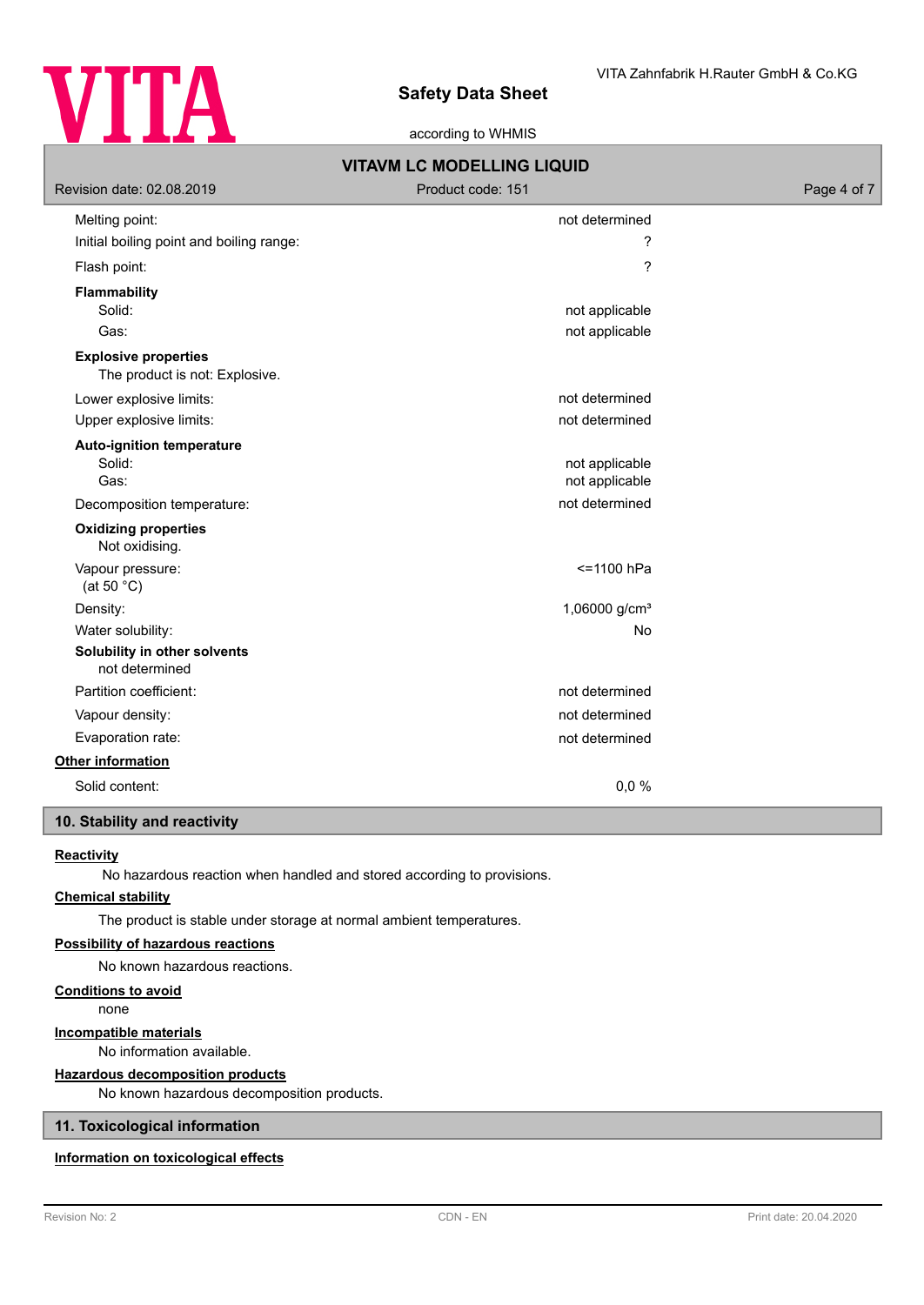

according to WHMIS

## **VITAVM LC MODELLING LIQUID**

Revision date: 02.08.2019 **Product code: 151** Product code: 151 **Page 5 of 7** Page 5 of 7

**Acute toxicity**

Based on available data, the classification criteria are not met.

| CAS No     | Chemical name                     |                            |                |        |        |
|------------|-----------------------------------|----------------------------|----------------|--------|--------|
|            | Route of exposure                 | Dose                       | <b>Species</b> | Source | Method |
| 90551-76-1 | Methacrylic ester                 |                            |                |        |        |
|            | dermal                            | 3000<br>LD50<br>mg/kg      |                |        |        |
| 2867-47-2  | 2-dimethylaminoethyl methacrylate |                            |                |        |        |
|            |                                   |                            |                |        |        |
|            | oral                              | <b>ATE</b><br>500<br>mg/kg |                |        |        |

#### **Irritation and corrosivity**

Causes skin irritation.

Causes serious eye irritation.

### **Sensitizing effects**

May cause an allergic skin reaction. (2,2'-ethylenedioxydiethyl dimethacrylate; 2-dimethylaminoethyl methacrylate)

### **Carcinogenic/mutagenic/toxic effects for reproduction**

Based on available data, the classification criteria are not met.

#### **STOT-single exposure**

Based on available data, the classification criteria are not met.

### **STOT-repeated exposure**

Based on available data, the classification criteria are not met.

#### **Aspiration hazard**

Based on available data, the classification criteria are not met.

## **Additional information on tests**

The mixture is classified as hazardous according to regulation (EC) No 1272/2008 [CLP].

#### **12. Ecological information**

## **Ecotoxicity**

The product is not: Ecotoxic.

## **Persistence and degradability**

The product has not been tested.

## **Bioaccumulative potential**

The product has not been tested.

#### **Mobility in soil**

The product has not been tested.

## **Other adverse effects**

No information available.

## **Further information**

Avoid release to the environment.

## **13. Disposal considerations**

## **Waste treatment methods**

#### **Disposal recommendations**

Do not allow to enter into surface water or drains. Dispose of waste according to applicable legislation.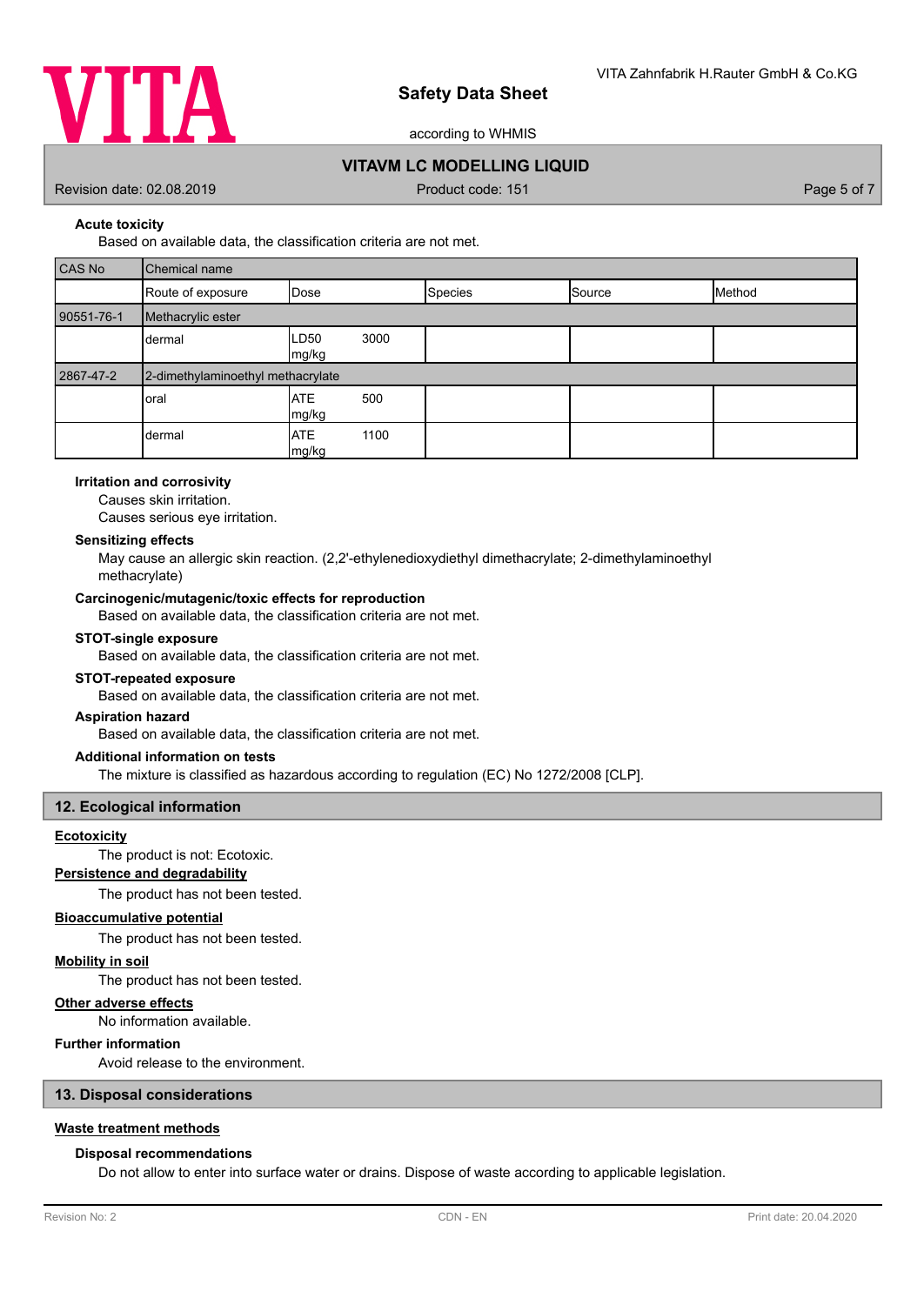

according to WHMIS

## **VITAVM LC MODELLING LIQUID**

Revision date: 02.08.2019 **Product code: 151** Product code: 151 **Page 6 of 7** Page 6 of 7

## **Contaminated packaging**

Handle contaminated packages in the same way as the substance itself.

### **14. Transport information**

| Marine transport (IMDG)          |                                                          |
|----------------------------------|----------------------------------------------------------|
| UN number:                       | No dangerous good in sense of this transport regulation. |
| United Nations proper shipping   | No dangerous good in sense of this transport regulation. |
| name:                            |                                                          |
| Transport hazard class(es):      | No dangerous good in sense of this transport regulation. |
| Packing group:                   | No dangerous good in sense of this transport regulation. |
| Air transport (ICAO-TI/IATA-DGR) |                                                          |
| UN number:                       | No dangerous good in sense of this transport regulation. |
| United Nations proper shipping   | No dangerous good in sense of this transport regulation. |
| name:                            |                                                          |
| Transport hazard class(es):      | No dangerous good in sense of this transport regulation. |
| Packing group:                   | No dangerous good in sense of this transport regulation. |
| <b>Environmental hazards</b>     |                                                          |
| ENVIRONMENTALLY HAZARDOUS:       | no                                                       |

## **15. Regulatory information**

## **Canadian regulations**

## **16. Other information**

#### **Abbreviations and acronyms**

ADR: Accord européen sur le transport des marchandises dangereuses par Route (European Agreement concerning the International Carriage of Dangerous Goods by Road ) IMDG: International Maritime Code for Dangerous Goods IATA: International Air Transport Association GHS: Globally Harmonized System of Classification and Labelling of Chemicals EINECS: European Inventory of Existing Commercial Chemical Substances ELINCS: European List of Notified Chemical Substances CAS: Chemical Abstracts Service LC50: Lethal concentration, 50% LD50: Lethal dose, 50% CLP: Classification, labelling and Packaging REACH: Registration, Evaluation and Authorization of Chemicals GHS: Globally Harmonised System of Classification, Labelling and Packaging of Chemicals UN: United Nations DNEL: Derived No Effect Level DMEL: Derived Minimal Effect Level PNEC: Predicted No Effect Concentration ATE: Acute toxicity estimate LL50: Lethal loading, 50% EL50: Effect loading, 50% EC50: Effective Concentration 50% ErC50: Effective Concentration 50%, growth rate NOEC: No Observed Effect Concentration BCF: Bio-concentration factor PBT: persistent, bioaccumulative, toxic vPvB: very persistent, very bioaccumulative